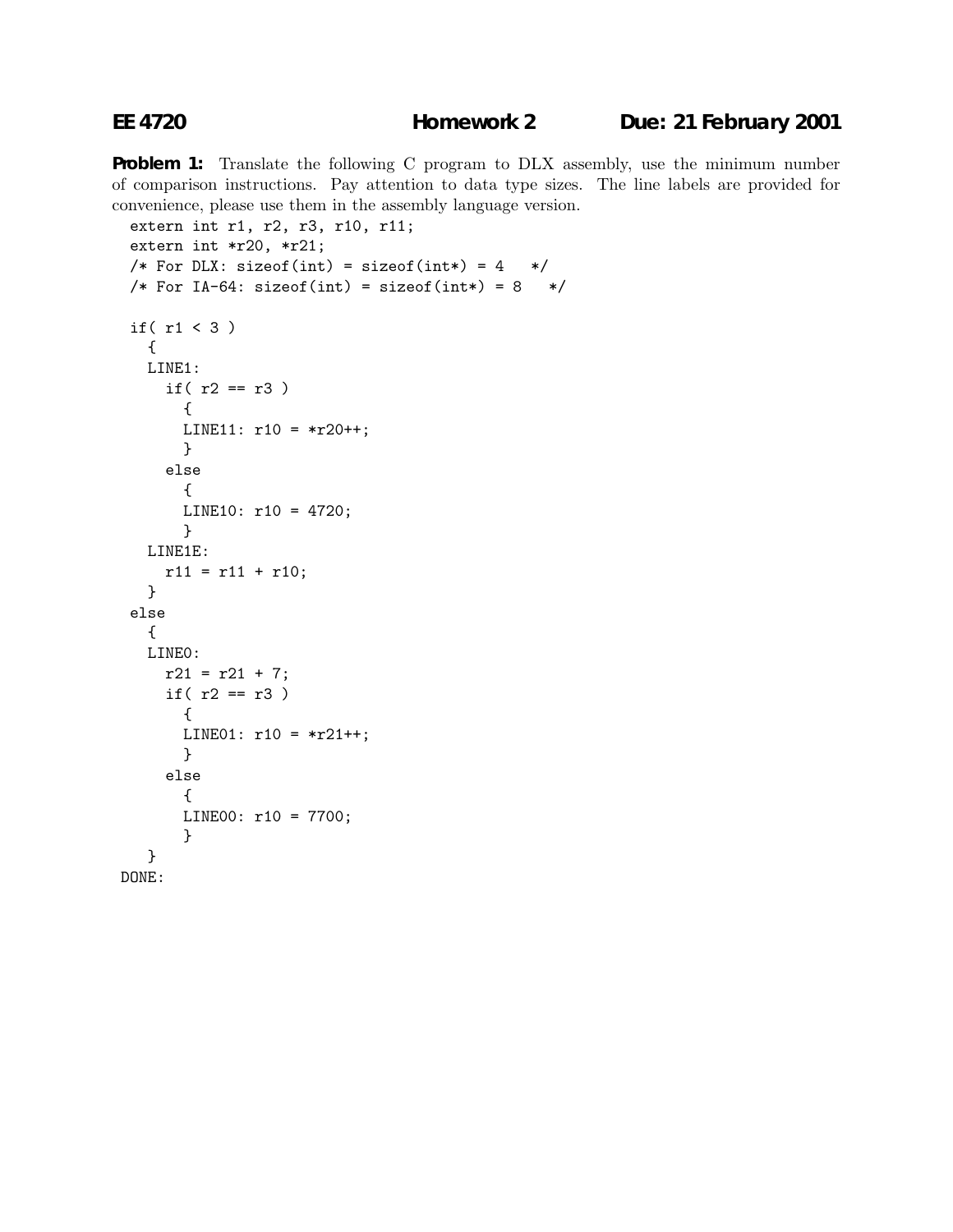**Problem 2:** Translate the C program from the previous problem into IA-64 assembly using predicated instructions. (You're not expected to know it at this point.) IA-64 is described in the IA-64 Application Developer's Architecture Guide, available at

<http://developer.intel.com/design/ia64/downloads/adag.pdf>.

For this problem one can ignore alot of IA-64's features. Here is what you will need to know: IA-64 has 64 1-bit predicate registers, p0 to p63, which are written by cmp (compare) and other instructions. Predicates can be specified for most instructions, including cmp. See 11.2.2 for a description of how to use IA-64 predicates.

To solve the problem look at the following sections: 11.2.2 (predicate description) and Chapter 7 (for instruction descriptions). The following instructions will be needed: cmp (compare, look at the normal [none] and unc comparison types), ld1, ld2,... (loads), and add.

To save time, ignore instruction stops (;;) and consider only normal loads. (Post-increment like loads are considered normal here.)

- Use general-purpose registers  $r0-r31$  and predicate registers  $p1-p63$  in your solution. (There are 128 general-purpose registers, but those above r31 must be allocated.)
- **Do not** use branches (or any other CTI).
- Ignore stops. (These will be covered later.)
- Use the minimum number of cmp instructions. (Three is possible.)
- Do not assign a value to a register unless it's needed.
- Make use of post-increment loads.
- Pay attention to data type sizes.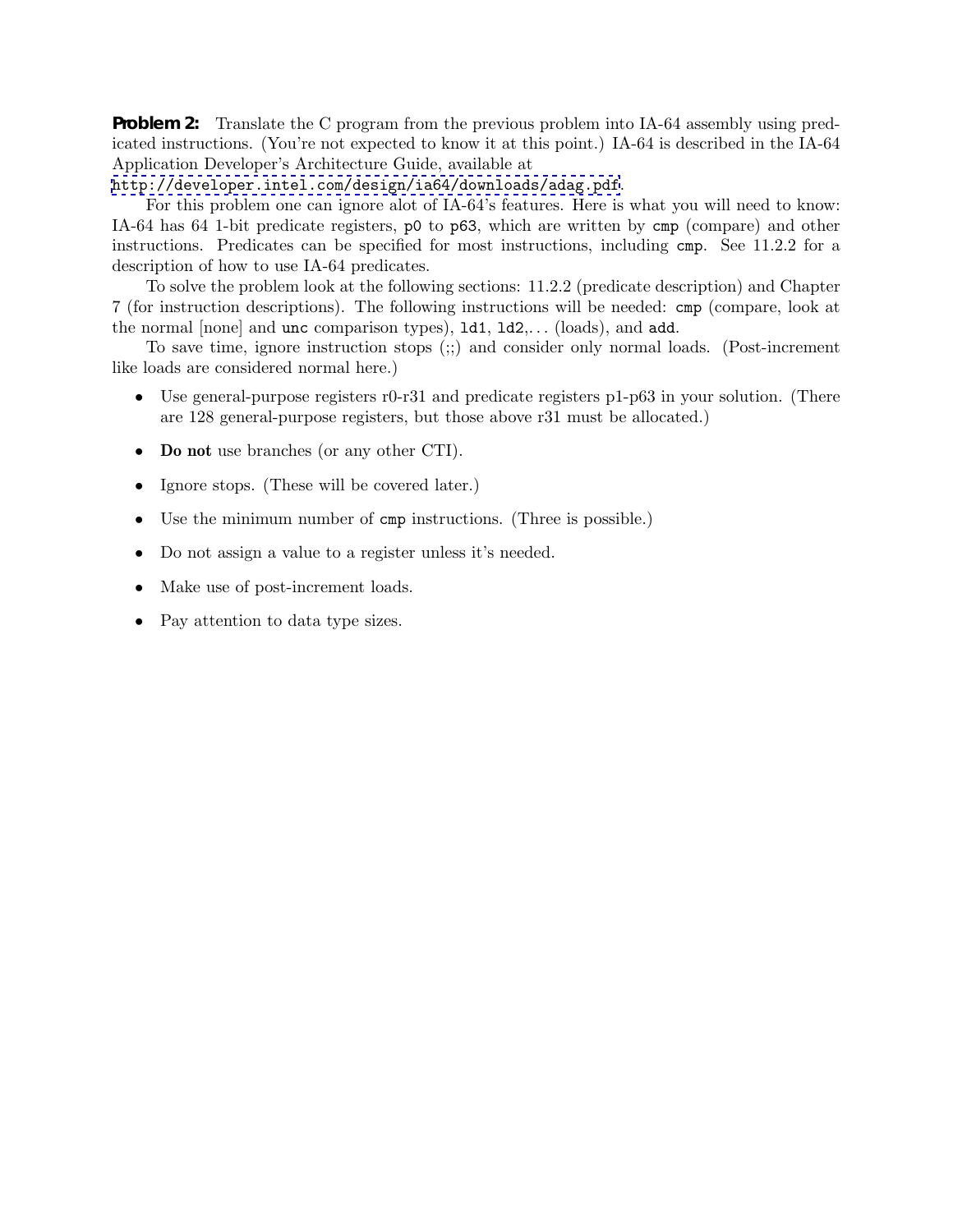**Problem 3:** Show a pipeline execution diagram of the code below on each implementation. (There should be a total of two diagrams.) The branch is always taken, show the diagram until the second execution of the first instruction reaches WB. If a bypass path is not shown, it's not there. LOOP:

addi r2, r2, #4 lw r1, 0(r2) add r3, r3, r1 slt r4, r2, r5 beqz r4, LOOP xor r5, r4, r1

IR

Mem Port

Data



IR

RD

RD RD RD Decode

 $IR$   $R$